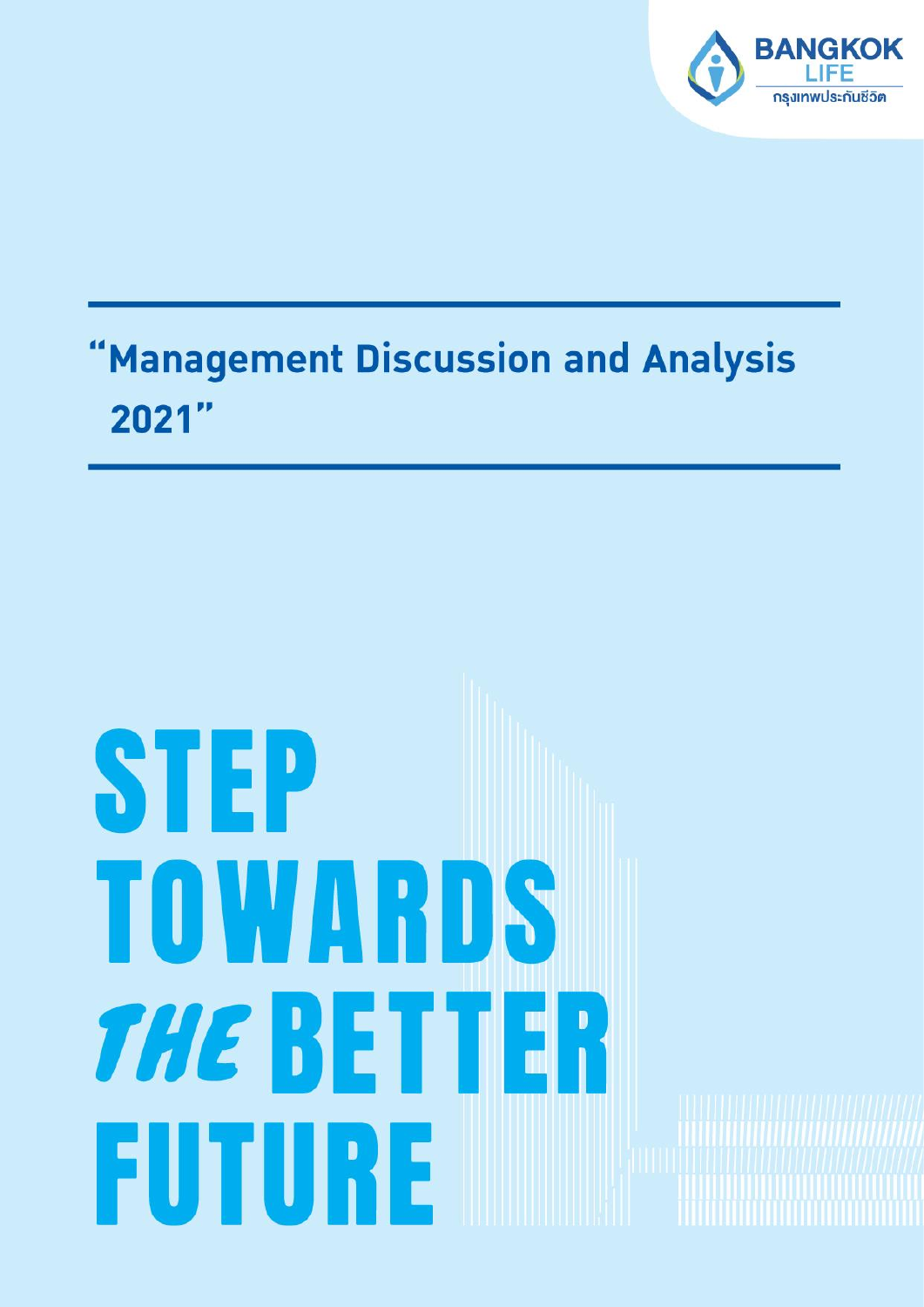Consolidated Baht, million

# **Executive Summary**

|         |         |        |         |         |        |        | Consolidated Dani, million |
|---------|---------|--------|---------|---------|--------|--------|----------------------------|
| Quarter | Quarter | Change | Quarter | Change  | 2021   | 2020   | Change                     |
|         |         |        |         |         |        |        | YoY%                       |
|         |         |        |         |         |        |        |                            |
| 7,546   | 7,765   | $-2.8$ | 9,523   | $-20.8$ | 33,992 | 33,396 | 1.8                        |
| 1,611   | 1,194   | 34.9   | 1,380   | 16.8    | 6,262  | 6,550  | $-4.4$                     |
| 839     | 482     | 74.1   | 863     | $-2.8$  | 3,654  | 4,228  | $-13.6$                    |
| 524     | 498     | 5.3    | 404     | 29.8    | 1,829  | 1,699  | 7.6                        |
| 248     | 215     | 15.4   | 113     | 119.9   | 780    | 623    | 25.2                       |
| 6,385   | 6,851   | $-6.8$ | 8,339   | $-23.4$ | 29,455 | 28,195 | 4.5                        |
| 3,153   | 2,788   | 13.1   | 3,490   | $-9.7$  | 13,006 | 13,251 | $-1.9$                     |
| 229     | 67      | 239.8  | 95      | 140.2   | 671    | 432    | 55.4                       |
| (65)    | (213)   | na     | 303     | na      | 499    | 258    | 93.8                       |
| 10,862  | 10,407  | 4.4    | 13,411  | $-19.0$ | 48,169 | 47,337 | 1.8                        |
|         |         |        |         |         |        |        |                            |
| 9,679   | 9,706   | $-0.3$ | 11,557  | $-16.2$ | 42,286 | 43,703 | $-3.2$                     |
| 469     | 379     | 23.5   | 425     | 10.3    | 1,647  | 1,534  | 7.4                        |
| 385     | 128     | 202.2  | 44      | 784.2   | 472    | 339    | 39.1                       |
| 10,533  | 10,213  | 3.1    | 12,025  | $-12.4$ | 44,405 | 45,576 | $-2.6$                     |
| 329     | 194     | 69.5   | 1,386   | $-76.3$ | 3,764  | 1,761  | 113.7                      |
| 274     | 164     | 67.6   | 1,181   | $-76.8$ | 3,196  | 1,608  | 98.7                       |
| 274     | 164     | 67.6   | 1,181   | $-76.8$ | 3,196  | 1,608  | 98.7                       |
| 0.16    | 0.10    | 67.2   | 0.69    | $-76.7$ | 1.87   | 0.94   | 98.9                       |
|         |         |        |         |         |        |        |                            |
| 3.78%   | 3.44%   | 0.3%   | 4.21%   | $-0.4%$ | 3.97%  | 4.14%  | $-0.2%$                    |
| 301%    | 274%    | 27%    | 299%    | 2%      | 301%   | 274%   | 27%                        |
|         | 4/21    | 4/20   | YoY%    | 3/21    | QoQ%   |        |                            |

(1) Net premiums written = first year premiums + renewal year premiums - premiums ceded ± unearned premium reserves

 $\alpha^{(2)}$  Total investment income = Net investment income + Gain on investment

- In the year of 2021, Bangkok Life Assurance PCL. reported a net profit of 3,196 million Baht, representing an earning per share of 1.87 Baht, increasing 99% from 2020 due to an increase in premium and a decline in underwriting expenses.
- In the year of 2021, the Company's net premium increased by 2%, or the amount of 33,992 million Baht, which due to an increased of renewal year premium by 5%. However, the company's First Year Premium (FYP) declined by 4% or equal to amount of 6,262 million Baht. The FYP decrease mainly came from the restriction on sale during the Covid-19 situation.
- The FYP by distribution channel in 2021 were as followed: bancassurance, agent and other channels accounted for 58%, 29% and 12%, respectively.
- The net investment income in the year of 2021 was 13,006 million Baht, a decrease of 2% from the same period last year. The return on investment (ROI) was 3.97%.
- Total expenses in the year of 2021 amounted to 44,405 million Baht, a decrease of 3% from the same period last year. The key reason was from a decline of underwriting expenses by 3%.
- The Capital Adequacy Ratio (CAR) at the end of 2021 was at 301% an increase from 274% at the end of 2020. The increase came from the company operating profit.
- The Embedded Value (EV) as of 31 December 2021 was 68,152 million Baht, equal to 39.95 Baht per share, an increase of 1% from 2020, which is a result of an increase of value of new business.
- The Value of New Business (VNB) was 2,250 million Baht, an increase of 95% from 2020 was driven by offering high margin products and adjusting long-term ROI assumption to reflect the rising of interest rate.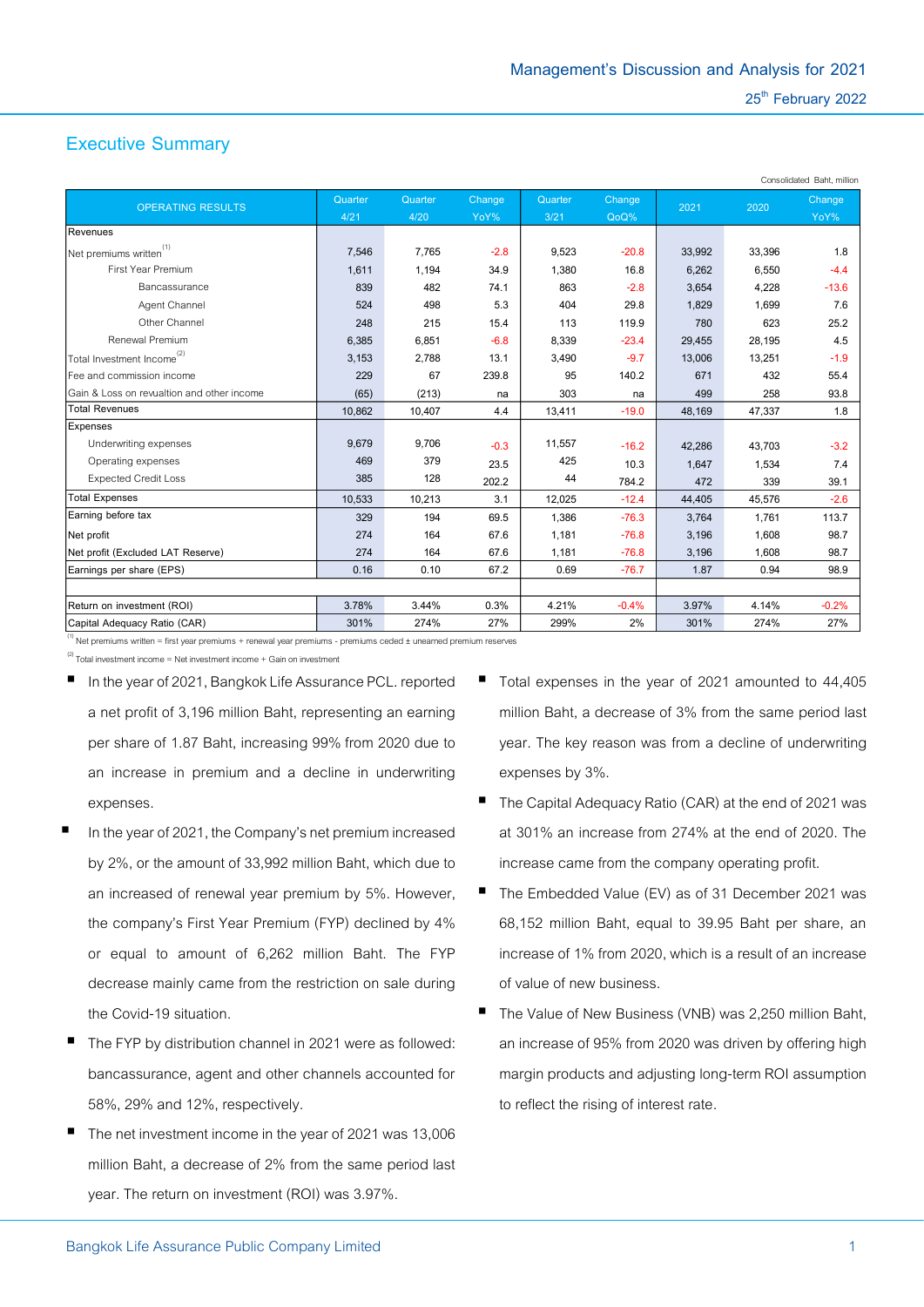# **Management's Discussion and Analysis for 2021 25th February 2022**

#### **Performance Overview**

#### **Total Premium**

In the year of 2021, the Company's total premium amounted to 35,717 million Baht, an increase of 3% from 2020. Contribution of the total premium by distribution channel were:

56%, 38% and 6%, respectively for bancassurance, agent and other channel.

#### **First Year Premium**

In the fourth quarter of 2021, the Company's FYP was 1,611 million Baht, an increase of 35%YoY and 17%QoQ. Bancassurance channel saw FYP increasing 74%YoY. The increase came from the ease of Covid-19 situation. FYP in agency channel, an increase of 5%YoY and 30%QoQ as a result of the launch of unit-linked products and adjusting sales strategy.For other channel, FYP increased by 15%YoY driven by FYP growth from online channel.

In the year of 2021, the Company had an FYP of 6,252 million Baht, a decrease of 4%YoY was due to the decrease of FYP from bancassurance channels by 14%. The mainly reason came from restrictions on selling through bancassurance channel during the Covid-19 situation. FYP from agency channel increase by 8% due to the release of new product which are well received by the customers and more focus on health rider and critical illness rider. FYP from other channels increase by 25% driven by growth in group insurance and online channel. The contribution by distribution channel in 2021 was 58%, 29% and 11% respectively for bancassurance, agent and other channel.

#### **Renewal Year Premium**

In the fourth quarter of 2021, the Company had a renewal year premium of 6,385 million Baht, a decrease of 7%YoY due to the fully-paid products this year. In the year of 2021, the Company had a renewal year premium of 29,455 million Baht, an increase of 4%YoY due to the changing of product mix.









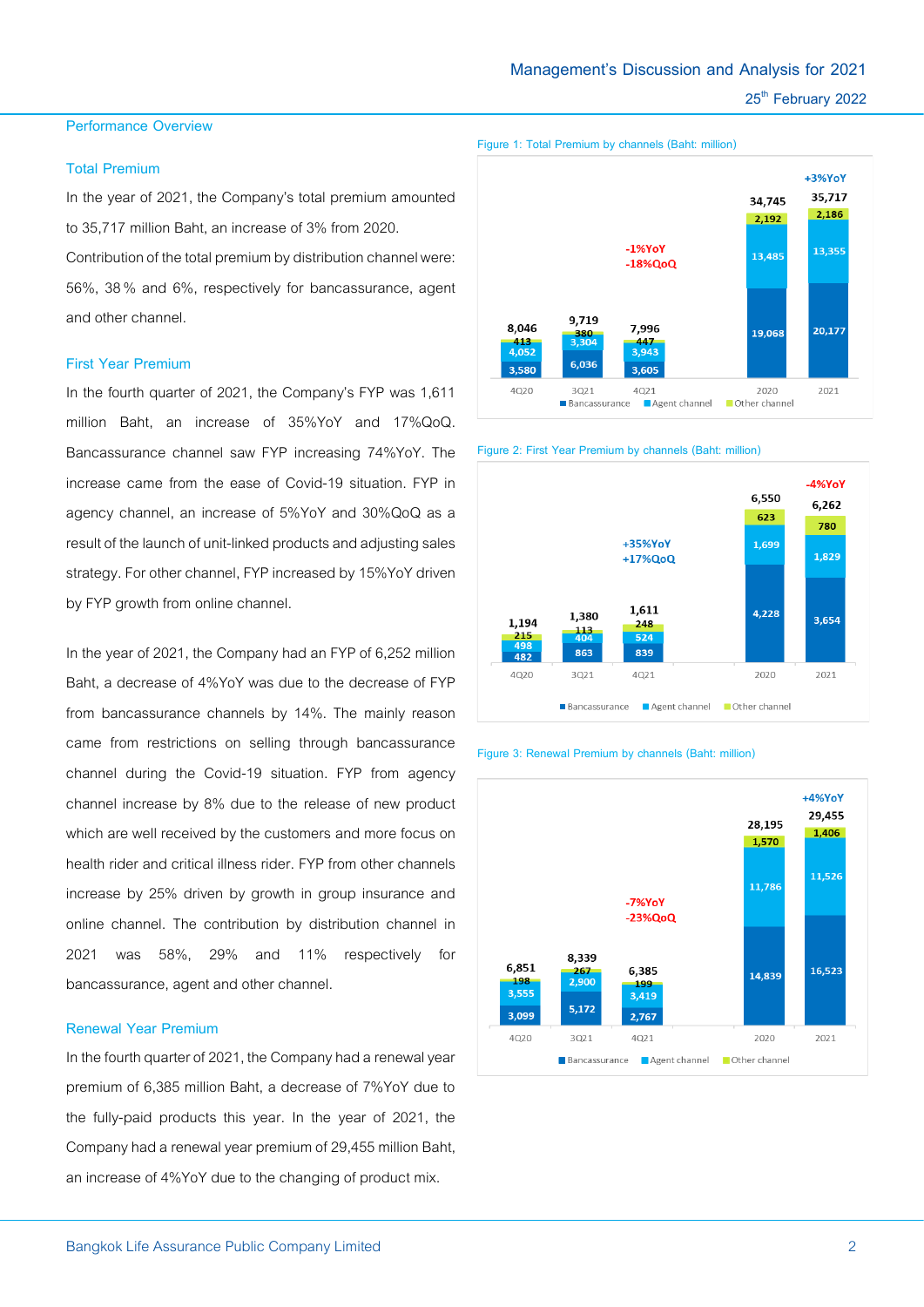#### **Investment Asset and Investment Return**

In the year of 2021, the Company's total investment asset was 338,714 million Baht, an increase of 8,504 million Baht, equal to 3% from 2021. The Company's investment proportion in fixed income was at 82%, equity at 9% and REIT at 5%.

In the fourth quarter of 2021, the Company's investment income  $^{\scriptscriptstyle{(3)}}$  was 3,204 million Baht, a decrease of 10% from last quarter but increasing by13% from the same period last year with the increase from higher dividend income and realized gain. Excluding realized gain, interest and dividend income dropped 8%QoQ but increasing by 2%YoY.

In the year of 2021, the Company's investment income was 1 3,336 million Baht, a decline of 2%YoY. Excluding realized gain, interest and dividend income dropped 1%YoY.

In the fourth quarter of 2021, the return on investment (ROI) equals to 3.78%, decreasing from 4.21% in the previous quarter, but increasing from 3.44% in the previous year. Investment yield (including interest and dividend income) was at 3.50%, declining 3 bps YoY and 32 bps QoQ.

The Company's average return on investment (ROI) in 2021 was 3.97%, decreasing from an average of 4.14% in 2020, based on investment condition.

#### **Table 1: Investment Assets as of 31 December 2021**

| <b>Investment assets</b>     | 2021    | 2020    | Change   |
|------------------------------|---------|---------|----------|
| Short-term investment        | 2.3%    | 2.4%    | $-0.1%$  |
| <b>Bond</b>                  | 48.0%   | 49.4%   | $-1.4\%$ |
| Debenture & Note             | 32.0%   | 31.6%   | 0.4%     |
| <b>Total Fixed income</b>    | 82.3%   | 83.4%   | $-1.1%$  |
| Equity                       | $9.2\%$ | 8.4%    | 0.8%     |
| <b>RFIT</b>                  | 5.0%    | 4.8%    | $0.2\%$  |
| Loan                         | 3.5%    | 3.4%    | 0.1%     |
| - Policy Loans               | 2.8%    | 2.9%    | $-0.1%$  |
| - Secured Loans              | 0.7%    | 0.5%    | $0.2\%$  |
| Total Investment assets (MB) | 338,714 | 330,210 | 2.6%     |







**(3) Interest income + Dividend + Profit (Loss) from Investment, all before investment** 

**expenses and special business taxes**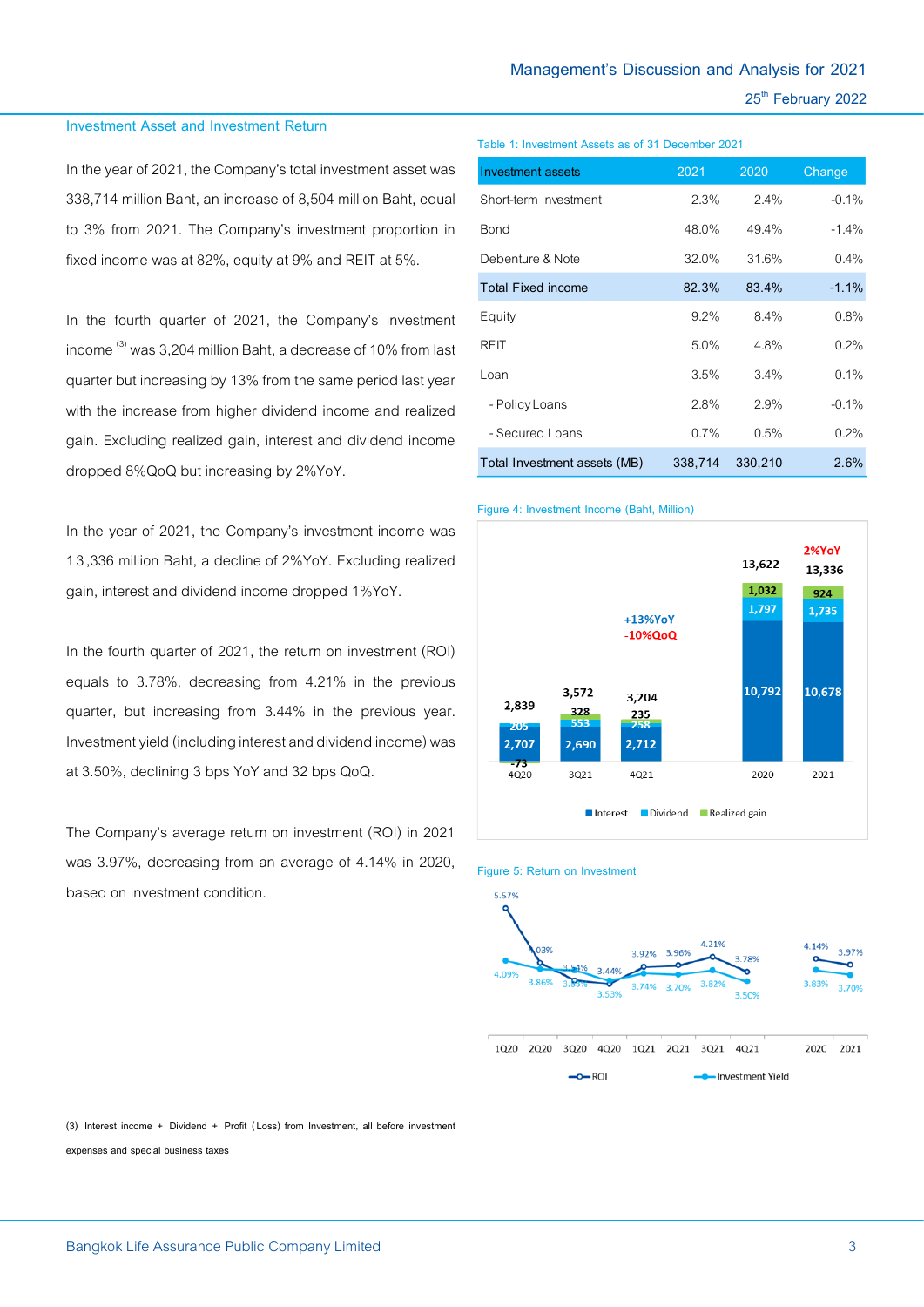#### **Underwriting Expenses and Operating Expenses**

In the year of 2021, the Company underwriting expenses totaled 42,286 million Baht, a decrease of 3%YoY due to the impact of PAD adjustment from 4% to 5% in the first quarter of 2020.

In the year of 2021, the Company had an operating expense of 1,647 million Baht, an increase of 7% from 2020. The main increase in expenses is employee expenses



#### **Figure 6: Operating Expense (Baht, million)**

#### **Net Profit**

In the end of 2021, the Company had a net profit of 3,196 million Baht or Baht 1.87 per share, an increase of 99%YoY due to an increase of total net premium and the decrease of underwriting expense.





#### **Capital Adequacy and Risk-Based Capital (RBC)**

At the end of 2021, the Company's Capital Adequacy Ratio ("CAR") was at 301%, an increase from 274% at the end of 2020. The increase came from the company operating profit.

#### **Embedded Value and the Value of New Business**

The Embedded Value as of 31 December 2021 was 68,152 million Baht, equal to 39.95 Baht per share, an increase of 1% from 2020, which is a result of an increase of value of new business.

The Value of new business was 2,250 million Baht, an increase of 95% from 2020 was driven by offering high margin products and adjusting long-term ROI assumption to reflect the rising of interest rate.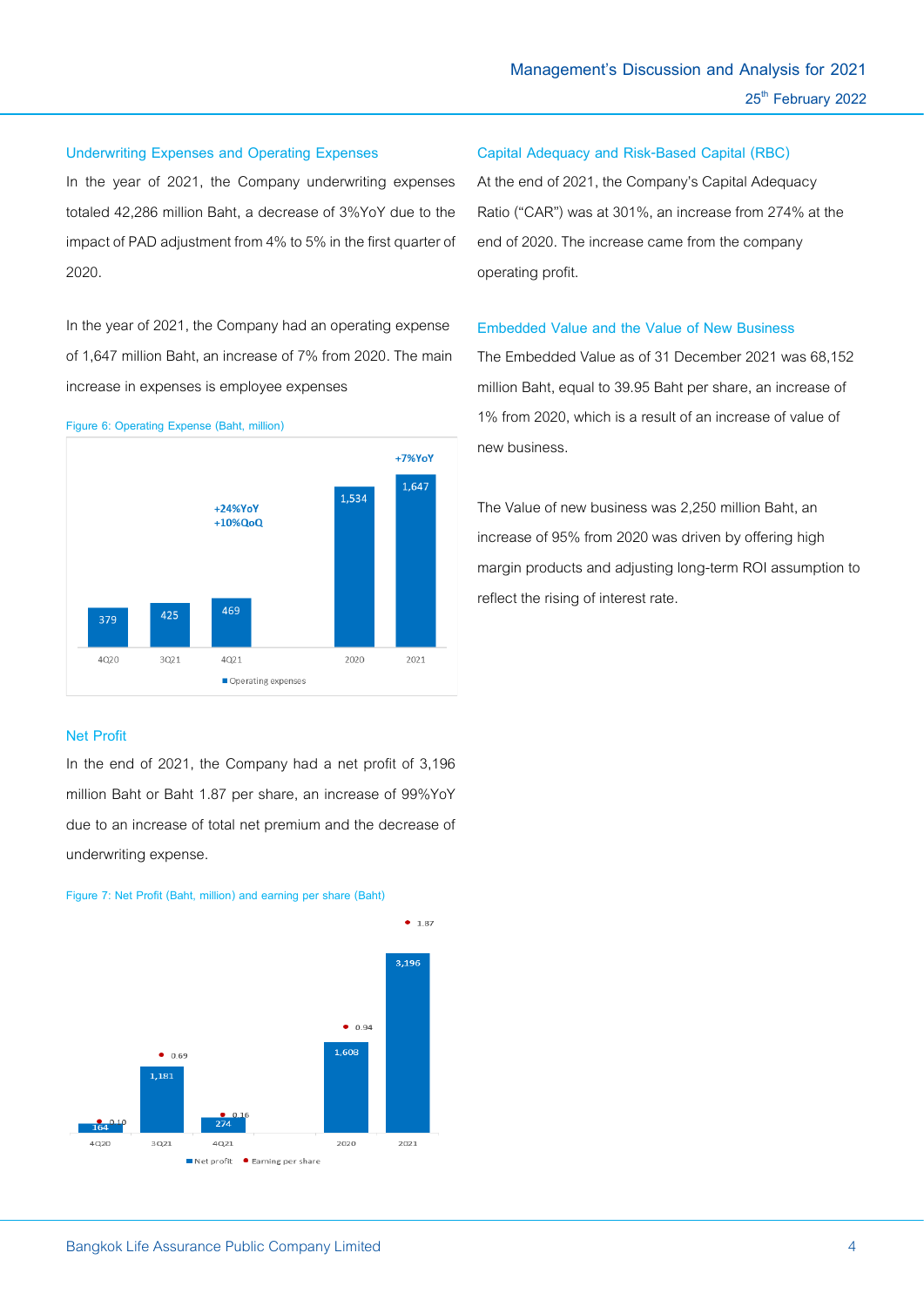### **Summary of Financial Position as of 31 December 2021**

Condolidated Baht, million

|                                               | 31 Dec 21 | $\%$ | 31 Dec 20 | $\%$ | Change  | $\%$   |
|-----------------------------------------------|-----------|------|-----------|------|---------|--------|
| Assets                                        |           |      |           |      |         |        |
| Cash and cash equivalents                     | 7,637     | 2%   | 8,072     | 2%   | (435)   | $-5%$  |
| Premiums due and uncollected                  | 1,648     | 0.5% | 1,786     | 0.5% | (138)   | $-8%$  |
| Accrued investment incomes                    | 1,599     | 0.5% | 1,647     | 0.5% | (48)    | $-3%$  |
| $Investments^{(4)}$                           | 331,083   | 95%  | 322,141   | 95%  | 8,942   | 3%     |
| Premises and equipment                        | 2,283     | 0.7% | 2,188     | 0.6% | 95      | 4%     |
| Other assets                                  | 2,893     | 0.8% | 3,944     | 1%   | (1,051) | $-27%$ |
| <b>Total Assets</b>                           | 347.143   | 100% | 339.778   | 100% | 7,365   | 2%     |
| Liabilities and equity                        |           |      |           |      |         |        |
| Life policy reserves                          | 287,772   | 83%  | 282,407   | 83%  | 5,364   | 2%     |
| Other insurance contract liabilities          | 7.708     | 2%   | 8,921     | 3%   | (1,213) | $-14%$ |
| Other liabilities                             | 3.697     | 1%   | 2.351     | 0.7% | 1.345   | 57%    |
| Total liabilities                             | 299,177   | 86%  | 293,680   | 86%  | 5,497   | 2%     |
| Retained earnings                             | 34,522    | 10%  | 31,729    | 9%   | 2.793   | 9%     |
| Unrealized gain on investment                 | 8,276     | 2%   | 9,092     | 3%   | (817)   | $-9%$  |
| Non-controlling interests of the subsidiaries | 0.3       | 0.0% | 0.2       | 0.0% | 0       | 15%    |
| Total equity                                  | 47,966    | 14%  | 46,098    | 14%  | 1,868   | 4%     |
| <b>Total liabilities and equity</b>           | 347,143   | 100% | 339,778   | 100% | 7,365   | 2%     |
| Book value/Share                              | 28.09     |      | 27.00     |      |         |        |

**(4) Excluded short-term investment which was included in Cash and cash equivalents item**

#### **Assets**

Total assets as of 31 December 2021 increased from 31 December 2020 by 2% or 7,365million Baht. Investment asset accounted for 95% of total assets and accounted for 115% of life reserve policy.

The total equity as of 31 December 2021 was 47,966 million Baht, an increase of 1,868 million Baht or 4% from 31 December 2020. The increase came from net profit of 3,196 million Baht, dividend paid of 392 million Bahtand unrealized lossfrom financial instruments of 936 million Baht. Book value per share (BVPS) was at 28.09 Baht per share.

#### **Liabilities and Equity**

Total liabilities as of 31 December 2021 increased 2% from 31 December 2020. The increase mostly came from the increase in life policy reserves.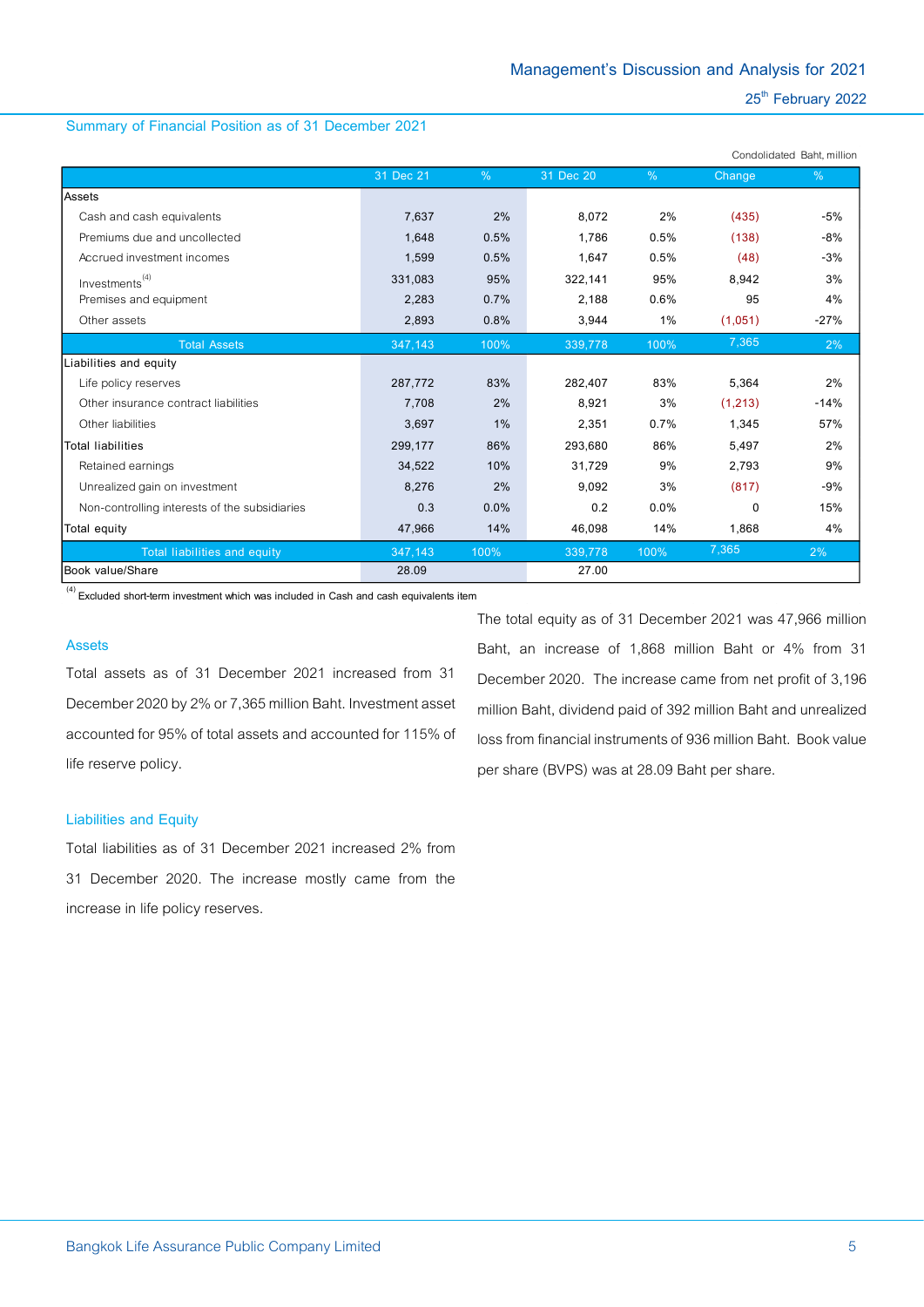# **Financial Ratios**

| <b>Financial ratio</b>                  | Quarter  |           | Year   |         |
|-----------------------------------------|----------|-----------|--------|---------|
|                                         | 4Q21     | 4Q20      | 2021   | 2020    |
| NI / Total income                       | 2.5%     | 1.6%      | 6.6%   | $3.4\%$ |
| NI / Net premium                        | 3.7%     | 2.1%      | 9.4%   | 4.8%    |
| Life policy reserve / Net premium       | $-33.5%$ | $-73.2\%$ | 15.7%  | 14.7%   |
| Underwriting expenses / Net premium     | 130.0%   | 124.4%    | 124.1% | 130.7%  |
| Operating expenses / Net premium        | 6.3%     | 4.9%      | 4.8%   | 4.6%    |
| Investment assets / Total asset         | 95.4%    | 94.8%     | 95.4%  | 94.8%   |
| Investment assets / Life policy reserve | 115.1%   | 114.1%    | 115.1% | 114.1%  |
| Return on invertment (ROI)              | 3.78%    | 3.44%     | 3.97%  | 4.14%   |
| NI / Average equity                     | 2.3%     | 1.5%      | 6.7%   | 3.6%    |
| NI / Average assets                     | 0.3%     | 0.2%      | 0.9%   | 0.5%    |
| CAR ratio                               | 301%     | 274%      | 301%   | 274%    |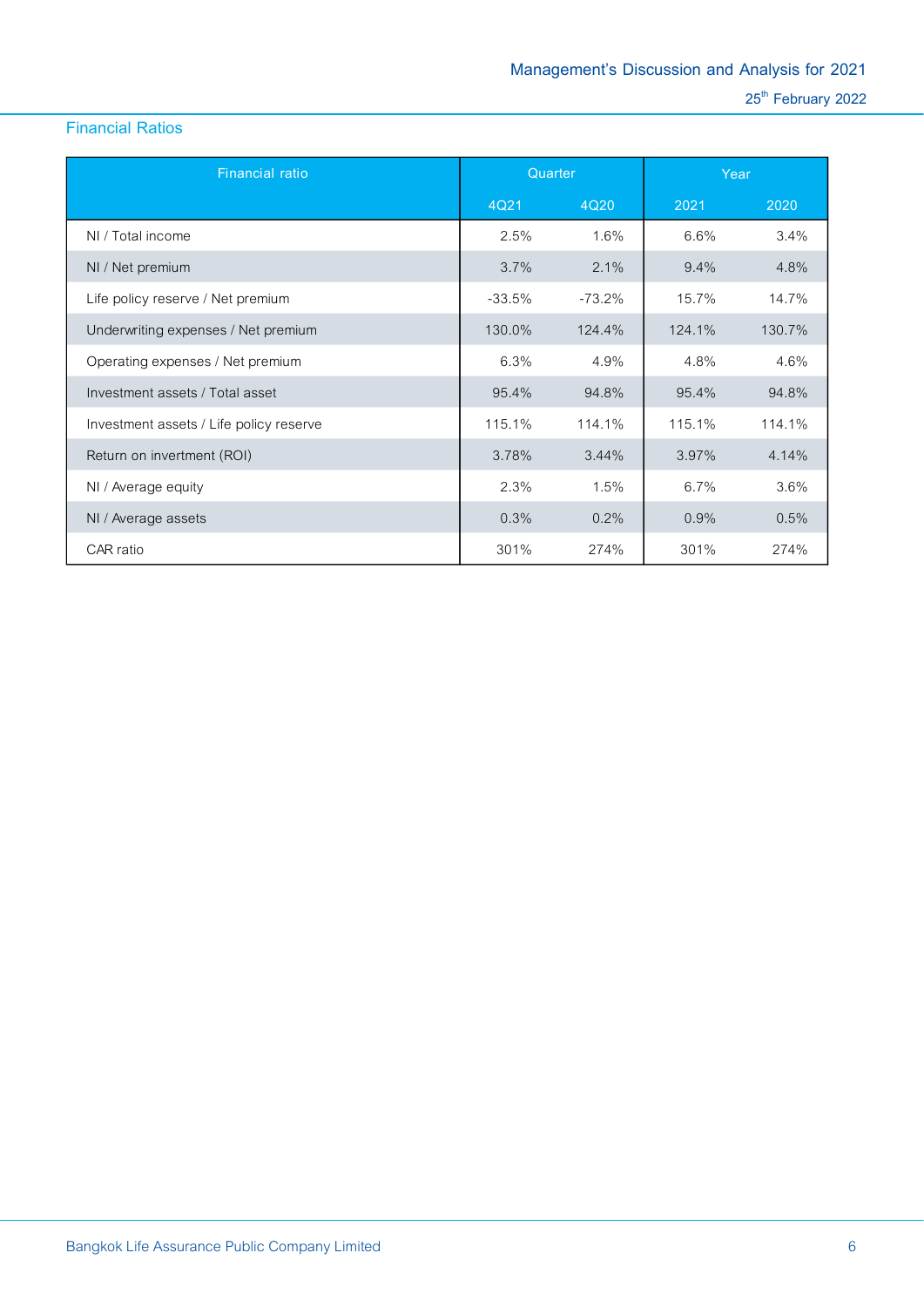#### **Industry Overview**

In 2021, life insurance industry reported a new business premium amounting to 170,664 million Baht, an increase of 8% YoY. However, when considering the ordinary FYP without single premium, it slightly declined by 6% due to the decrease of FYP from ordinary products which included whole-life and saving products. Meanwhile, Renewal year premium and total premium compared to the same period last year increase by 0.3% and 2%, respectively.

For 2021, Industry new business premium was driven by the growth of single premium, which increased by 34% compare to the same period last year. The popular products to drive growth are Universal Life & Unit-Linked which reported a total of 31,805 million baht of FYP, an increase of 178% YoY, and the increase of 49% YoY of individual health rider sales.

For new business premiums by distribution channels during of 2021, Agent channel increased by 5% YoY, which accounted for 33% of total FYP. The proportion slightly decreased from the same period last year.

Bancassurance channel FYP increased by 12% YoY, which accounted for 55% of total FYP. This increase come from Universal Life & Unit-Linked products that were popular sold via Bancassurance. Other channels FYP slightly decline by 2% YoY compared to the same period last year due to the decrease of FYP from Tele marketing and Digital channels.

**Figure 8: Life Insurance Industry Premiums**